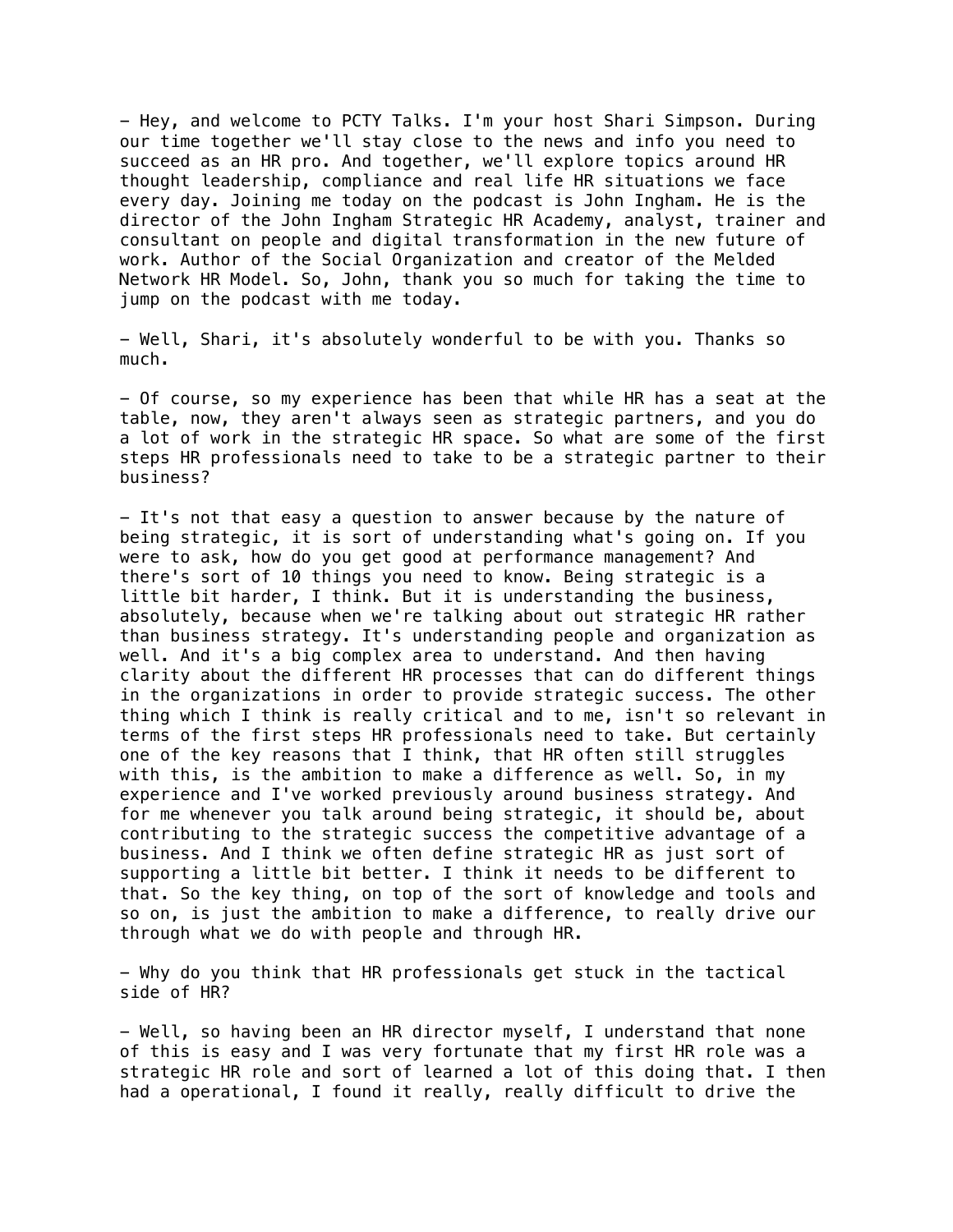strategic things I wanted to do just because the operational activities took over. And I think that is a big part of all of this. I think the lack of understanding or the misunderstanding that I talked about before, there's a lot published and talked about around strategic HR, suggesting that, we need to understand what the business is doing, get close to the business, and so on, sort of align HR with that, and support the business to do what the business needs to do. And that's not strategic HR because we're still... I mean, I think if I said, it's fundamentally about supporting the business. And if all we're doing is supporting the business then we are still a support function. So, it's breaking through that misunderstanding and having the clarity about what we want to taking the business by the scruff of its neck almost, and having an ambition and an agenda, knowing what we want to do. I mean, there's still everything that we need to do around managing and influencing stakeholders, but even if you are doing that well, if you don't have the ambition, if you don't have the agenda that you want to drive your organization forward on then we've got no chance. So, that's the key thing. And that, because it's difficult and because of the pressures of operational HR, all of that is why we sort of get pulled back into the tactical side, I think.

- I really like the point you make about having an agenda from an HR perspective on how to move the business forward. I've read several articles where, there's these really cool innovative things that companies are doing, and I get so jazzed up when I see that, the idea or the push came from something that HR saw, and really influenced for the business to do. That being said as HR professionals need to start upskilling themselves, in what I would call business speak, meaning we're really good at knowing all of the HR terms, but often lack the initiative or the understanding for example, like around financial terms that connect to the success of our businesses. How do you go about learning that as an HR person? What's your advice to, really start to think differently and learn the terms that you CEOs and CEOs are using so you can come to the table with the same language?

- Oh gosh. So, firstly, I do agree with you. I agree with you on the need for HR to understand the business and to be able to be comfortable with financial terms, and so on. Clearly, if we can't do that, then we're not gonna be able to support the business effectively. So it's sort of table stakes for the strategic conversations which I think we need to be having. I also loved what you were saying about HR spotting an opportunity and taking it to the business. So that's to me, the key of how we make HR strategic rather than supportive. We need to understand the business and align HR to support the business. And we need to offer new opportunities to the business, that the business doesn't know about based upon our insights about people. So, we are continually lifting our own perspectives and the potential of the business by supporting those opportunities we were talking about. So all of that I agree with, and personally, and this may not be quite what you were expecting, but I think we make far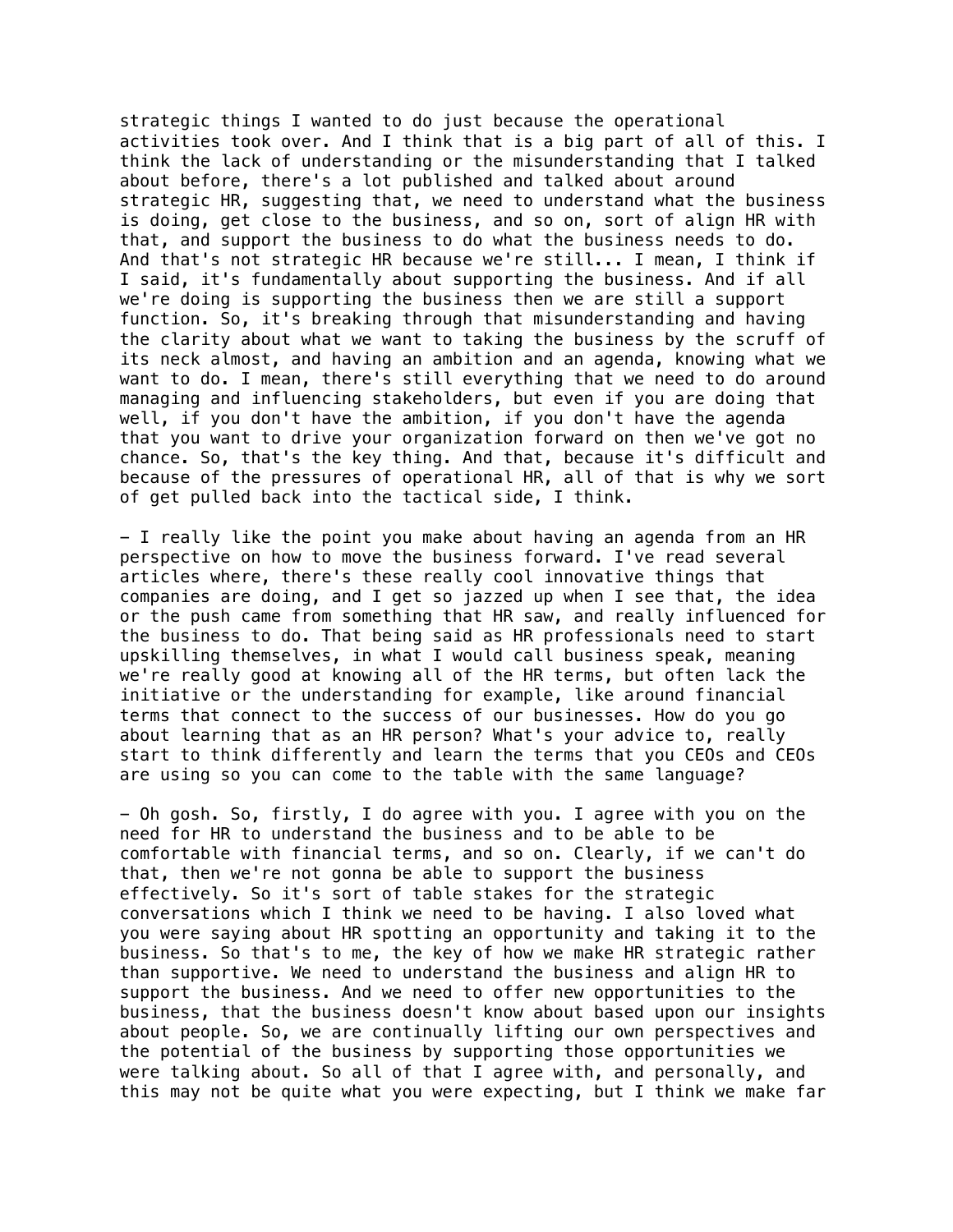too much about the need to understand the business. I mean, we do, I'm obviously not saying that we don't, but it's not the difference that makes a difference. Being strategic in HR terms is about spotting opportunities in people and the organization, what they can do and enabling the business to perform more. So we need to understand the context of the business but the core of the strategic opportunity is people and organization. So, it's not all about HR process and it's not just about the business. It's people, understanding how we can ensure that people are gonna to be motivated to do their work, how we can help them learn effectively, how we can increase their propensity to collaborate. Really in fact, well, really, really difficult questions to answer, but the value that we provide, the extra insight that we can bring our businesses that our colleagues don't have. If all we try and do to finance, then our businesses have got no hope. We come from a different perspective and we need to leverage that perspective and ensure that we're up with the latest thinking in psychology, anthropology, sociology, cognitive neuro science, behavioral economics, and so on. That we understand what the answers are to those really difficult questions around people in our own organizations, so that we can make that strategic difference that we're talking about. And sorry, 'cause I know I've been on a bit of a rant about that, 'cause I do get excited about this. But just to finish the point, so yes, we need to be able to show the business that we are able to understand financials and speak the language of business I finance currently, or at least, that's been a situation for the last couple of the decades. But that language is changing. The language of business is becoming the language of people, fluency in understanding people's emotions and relationships and all of their needs that they bring to the business. And influencing the rest of the business to get better in that will speak as well. Yeah, so again, it's the same thing. We need to support the business. We need to mirror the business, we need to echo the business and then we need to change the business. And the change that business needs at the moment is about being me more people-centric, and we should be leading that transformation 'cause we are the people, with the skills and the insights in that area.

- I love what you had to say. And I think if you're looking for a quote to tweet from this episode, this is so good. The language of business, is becoming the language of people. I absolutely love that, it super resonates with me. As I think about how HR professionals are starting to make this change and come to the table differently, and make this move to a more strategic role. There's so many resources out there. I mean you've written books and articles around being strategic in HR, with frankly some of my favorite influencers like Dave Alrich we had him on the podcast. And then you went on to create the John Inghams Strategic HR Academy. How do you see academies like yours, changing the face of HR?

- Well, yeah, HR it's such an exciting area to work and there are so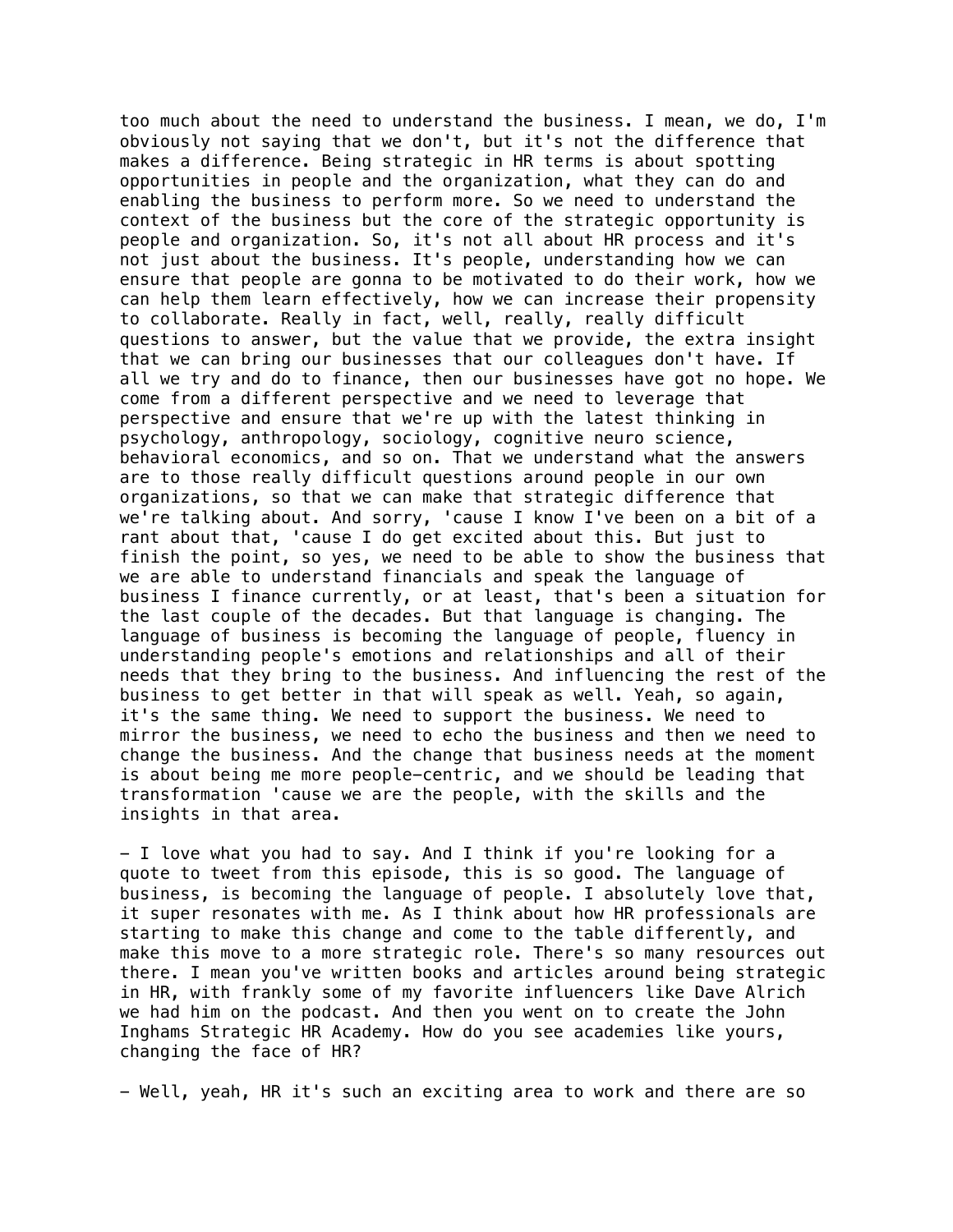many new insights and so much new potential and so many opportunities that, I love being involved, in helping HR move forward and take advantage of these. So, absolutely. So my writing, my consulting, my training, it's all about helping HR do that. And so look, so academies have a huge role. I have to say for myself, this is a bit of a tactical response in a sense. So I've been over the last decade or more, providing a lot of face to face training for HR practitioners, mainly in London, the nearest city to me, but, in Asia and South Africa and various other places as well. And every time I stand up to deliver a training course that I've already delivered, 20 times before. I sort of scratch my head and go, what, in today's digital age, there's gotta be a better way of doing that? But I never... It's at the innovators dilemma thing, how do you stop doing what you've been doing, so you get the time to do something differently? And I never managed to move to a digital approach until the pandemic. And then, I couldn't do face to face training anymore. So I was sort of forced into making this work. So, it's partly a tactical thing but it is strategic too, because now that I deliver training through a digital platform, firstly it means I can reach people all the way around the world. We do flipoed learning. So the sessions involve courses, which pre-recorded, which people can take in their own time in a very flexible way. But then we have study groups based upon the courses where we bring people together. And we really optimize the time of people being together, by having some deep, meaningful, useful, impactful conversations around the things that people have learned in the course. So all of that, is why I think digital academies are gonna become more and more important. And particularly in terms of an HR academy, well, I really sort of, in all spheres of knowledge and professionalism, I think the amount of knowledge we have is growing to hugely, the speeds of production of that knowledge is accelerating. There's still a lot of HR people around who do maybe, one day course once a year or one say two years. And that just is nowhere near enough. We're not gonna be in a position where we can answer those difficult or complex questions that are so important to business these days, unless we're investing very seriously in our own development. So again, I'm hoping that my own academy and the other academies exist. We can all play a role in really helping HR move forward more quickly to invest in, to increase, and to accelerate the rate that we are developing our capabilities. Because our businesses need HR. They need these strategic HR capabilities, and we're not going to be performing at the level we need to, without the support that I and others try to provide.

- It's so important your note about, HR professionals doing one day a year. I can't tell you how long in my career I had done that, where it's like I went to that employment law update conference for a day, or I went for a very specific topic. But you're absolutely right, there's so much more, and I've talked about this before on the podcast. But HR professionals should be in this constant learning mode, whether it's podcasts or books or academies or online teaching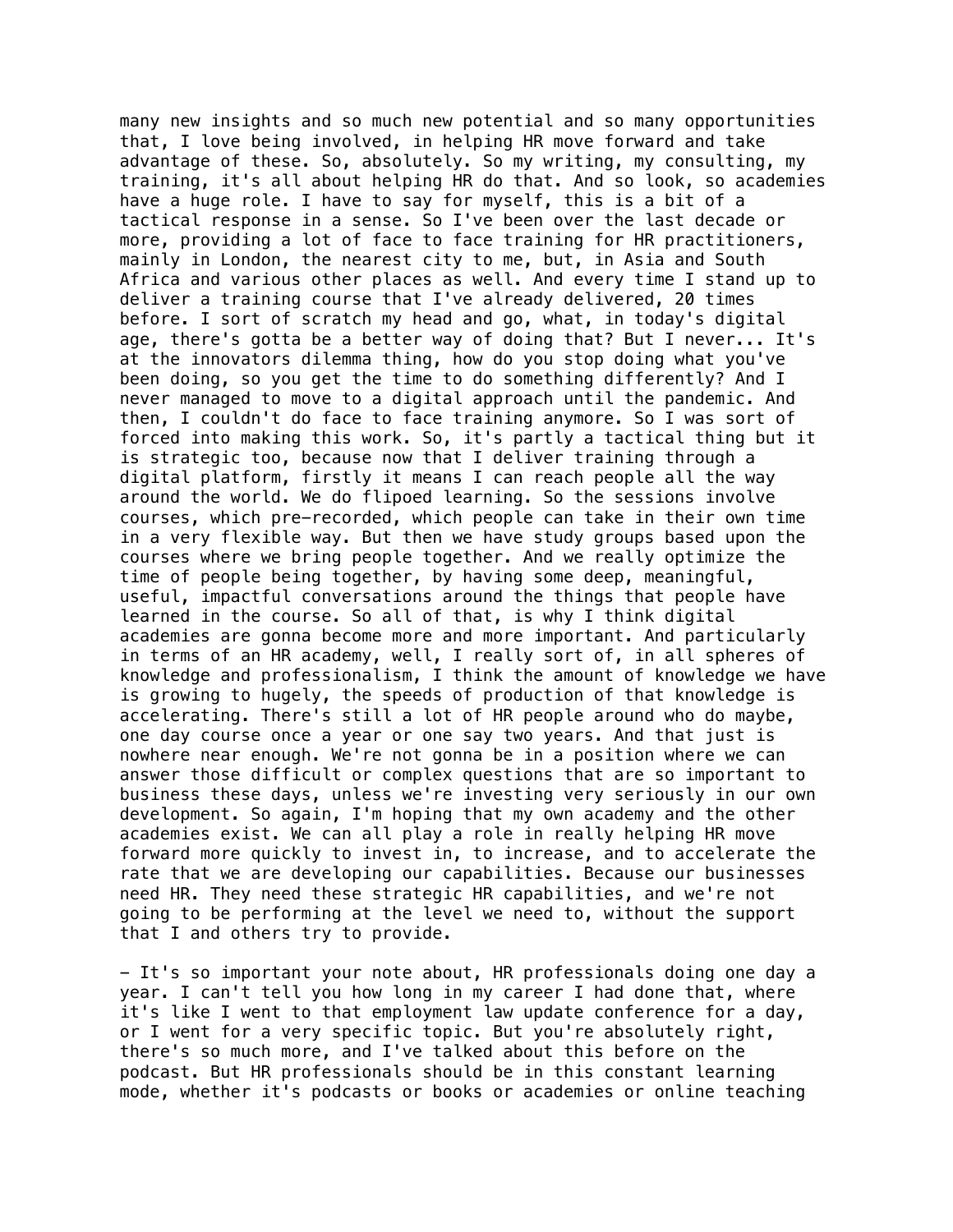or articles, just be this sponge of knowledge, because there is so much that we need to absorb right now so that we can bring it back to our organization. You mentioned some different verticals, psychology being one of 'em. Something that I find really fascinating is this idea of neuroplasticity. And it's just one little nugget, that HR can learn about and help to influence some of the stuff that they're doing. So it absolutely resonates with me. As our last question, I'd love to ask you, what's your advice for young HR professionals who are just building their skillset, what should they be focusing on?

- Thank you. And look, thank you once again for having me on the podcast. I mean, the academy that I'm providing can play a significant role in this space, but you are absolutely right. The HR professionals should be taking advantage of all of the stuff being shared on social media and podcasts are a vital learning tool, so I completely agree with what you've been saying. What should HR professionals be doing, and well, it is what we've been talking about. Understanding the business is important. So trying to get varied experience across HR, outside of HR, and really trying to focus as much possible on the way that we know business is gonna be done in two years, five years, 10 years time rather than what is happening today. So, learning, doesn't all need to be digital. I mean, there are some wonderful books out. Gary Hamel's Humanocracy, for example, or Frederick Laloux, Reinventing Organizations on my own, the social organization. There's lots of information that can help describe the sort of path, the journey, the trajectory that we're on. So it's having a base in, what matters now, and keeping an eye on that trajectory as well, and helping the organizations we work in, sort of understand where things are going so that we don't create, all style performance management processes from two decades ago, but we are doing it in a way that's going to help us move in the direction that we've got to go. And look, I mean we've just said, how difficult this is, even for an experienced HR practitioner to stay on top of all of this new knowledge. So yeah, for a young practitioner trying to absorb all of this thinking, I mean, it's a huge ask, but the potential and the pay back of getting on board with this agenda 'cause HR is gonna be, I mean, it is, and it's gonna continue to be at the center of organization success, and young HR professionals have got an amazing career. Yeah, really interesting but really impactful as well ahead of them. So, it's worth making that investment, I think.

- Well, John, you just gave me goosebumps with your excitement. So, it's so exciting to see what's happening in HR and what the future holds for us. So I absolutely love that. I wrote down the books. We'll include those links in the show notes for anybody who wants to check out those books, as well as your academy and the work that you're doing. So, John, thanks for taking a little bit of time out of your day to chat with us.

- Oh, I so enjoyed it. Thanks much.